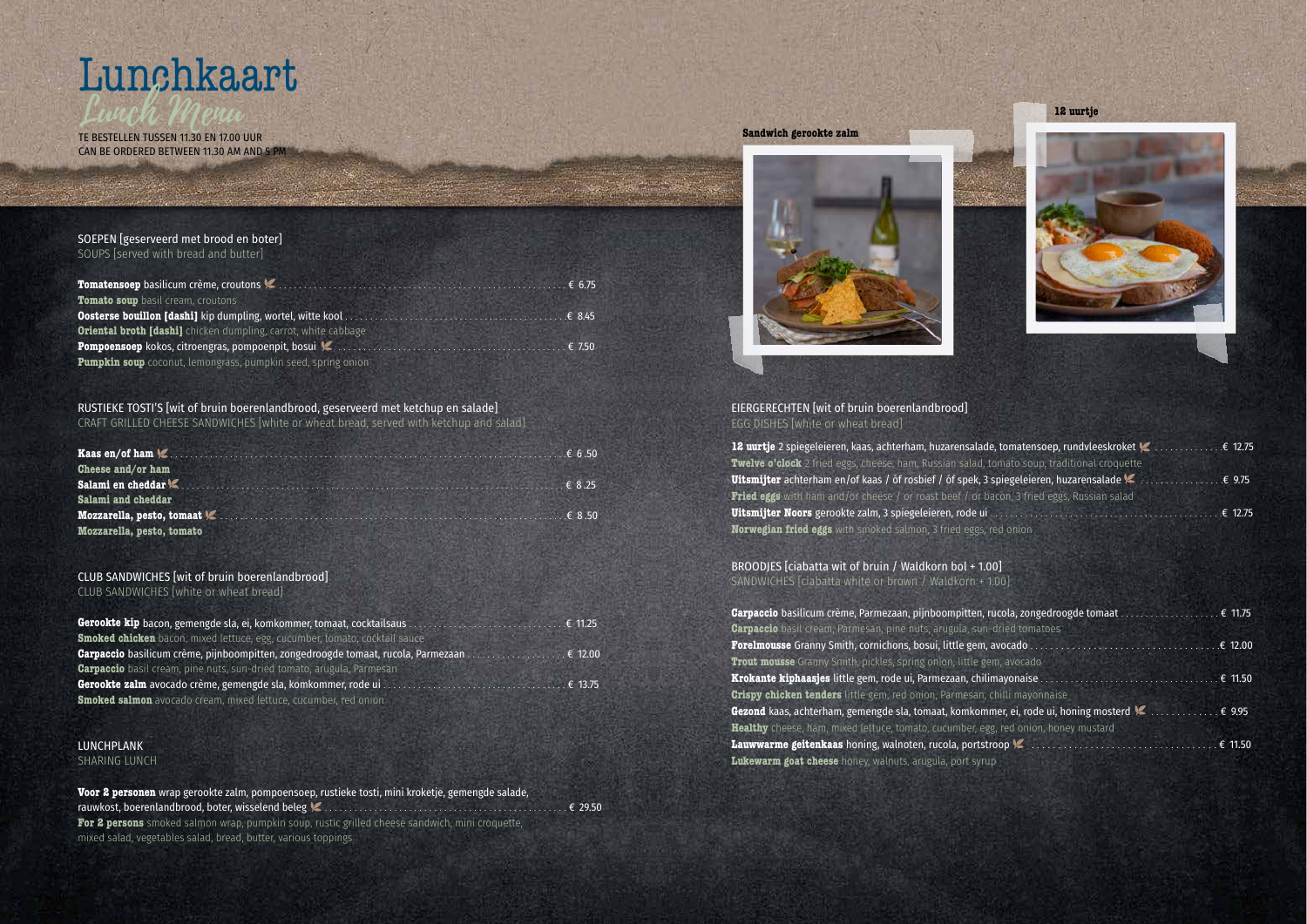#### **DESSERTS** DESSERTS

# Lunchkaart

TE BESTELLEN TUSSEN 11.30 EN 17.00 UUR CAN BE ORDERED BETWEEN 11.30 AM AND 5 PM





| ate sauce, whipped cream, almond |  |
|----------------------------------|--|
|                                  |  |
| pberry crunch, sorbet ice cream  |  |
|                                  |  |
| ırnish                           |  |
|                                  |  |
| gersnap                          |  |
|                                  |  |

#### WARME LUNCH GERECHTEN WARM LUNCH DISHES

#### SALADES [geserveerd met brood en boter] SALADS [served with bread and butter]

| <b>Caesar salad</b> grilled chicken breast, little gem, egg, bacon, Parmesan, tomato, croutons                            |  |
|---------------------------------------------------------------------------------------------------------------------------|--|
| <b>Gegratineerde geitenkaas salade</b> bieten, Granny Smith, amandelen, balsamicodressing <b>Channical School</b> 6 16.00 |  |
| <b>Gratinated goat cheese salad</b> beets, Granny Smith, almonds, balsamic dressing                                       |  |

|                                                                                                                                                               |              | <b>DESSERTS</b>                                                                                                                                                                                                                                                     |
|---------------------------------------------------------------------------------------------------------------------------------------------------------------|--------------|---------------------------------------------------------------------------------------------------------------------------------------------------------------------------------------------------------------------------------------------------------------------|
| Beefburger little gem, tomaat, rode ui, cornichons, spek, cheddar, bbq saus*                                                                                  | € 18.00      |                                                                                                                                                                                                                                                                     |
| Beefburger little gem, tomato, red onion, pickles, bacon, cheddar, fries, bbq sauce                                                                           |              | Vanille ijs met warme callebaut chocoladesaus, slagroom, ama                                                                                                                                                                                                        |
| Kipsaté atjar, cassave kroepoek, gefrituurde ui, satésaus *                                                                                                   | € 22.50      | Vanilla ice cream with warm belgian callebaut chocolate saue                                                                                                                                                                                                        |
| <b>Chicken satay</b> atjar, cassava crackers, fried onion, satay sauce                                                                                        |              | Grème brûlée van witte chocolade chocolademousse, framboze                                                                                                                                                                                                          |
| Zalmfilet groene kruidenkorst, Oosterse saus*                                                                                                                 | £ 24.95      | Crème brûlée of white chocolate chocolate mousse, raspberry of                                                                                                                                                                                                      |
| <b>Salmon fillet</b> green herb crust, oriental sauce                                                                                                         |              | <b>Carrot cake</b> vanille, pecan, citrus, gezouten karamel                                                                                                                                                                                                         |
|                                                                                                                                                               | € 18.00      | <b>Carrot cake</b> vanilla, pecan, citrus, salted caramel                                                                                                                                                                                                           |
| Beetroot burger little gem, tomato, red onion, herb mayonnaise                                                                                                |              | Assortiment kazen van binnen- en buitenlandse kazen [6st], b                                                                                                                                                                                                        |
| Tagliatelle scampi zeekraal, knoflook, tomaat, rode peper, peterselie, limoen, Parmezaan                                                                      | $\in 24.50$  | Various domestic and foreign cheeses [6p], matching garnish                                                                                                                                                                                                         |
| Tagliatelle scampi samphire, garlic, tomato, red pepper, parsley, lime, Parmesan                                                                              |              | <b>Sorbet</b> trio van sorbetijs, vers fruit, fruitcoulis, kletskop                                                                                                                                                                                                 |
|                                                                                                                                                               | € 19.75      | <b>Sorbet</b> trio of sorbet ice cream, fresh fruit, fruit coulis, gingersnap                                                                                                                                                                                       |
| <b>Cannelloni</b> ricotta, spinach, tomato, Parmesan, béchamel                                                                                                |              | Sgroppino limoen, prosecco.<br><b>College of the College of the College of the College of the College of the College of the College of the College of the College of the College of the College of the College of the College of the College of the College of </b> |
| 2 luxe rundvleeskroketten rauwkost, wit of bruin boerenlandbrood, mosterd                                                                                     |              | <b>Sgroppino</b> lime, prosecco                                                                                                                                                                                                                                     |
| [optioneel 2 vegetarische kroketten]<br><u> 1988 - Jan Barristo, amerikan menyebat di sebagai personal di sebagai personal di sebagai personal di sebagai</u> | $E \in 9.95$ | Koffie met friandises                                                                                                                                                                                                                                               |
| <b>2 luxury traditional croquettes</b> vegetables salad, white or wheat bread, mustard [optional 2 vegetarian croquettes]                                     |              | <b>Coffee with sweets</b>                                                                                                                                                                                                                                           |
|                                                                                                                                                               |              |                                                                                                                                                                                                                                                                     |

\*Geserveerd met frites en mayonaise \*Served with fries and mayonnaise



**Kipsaté**

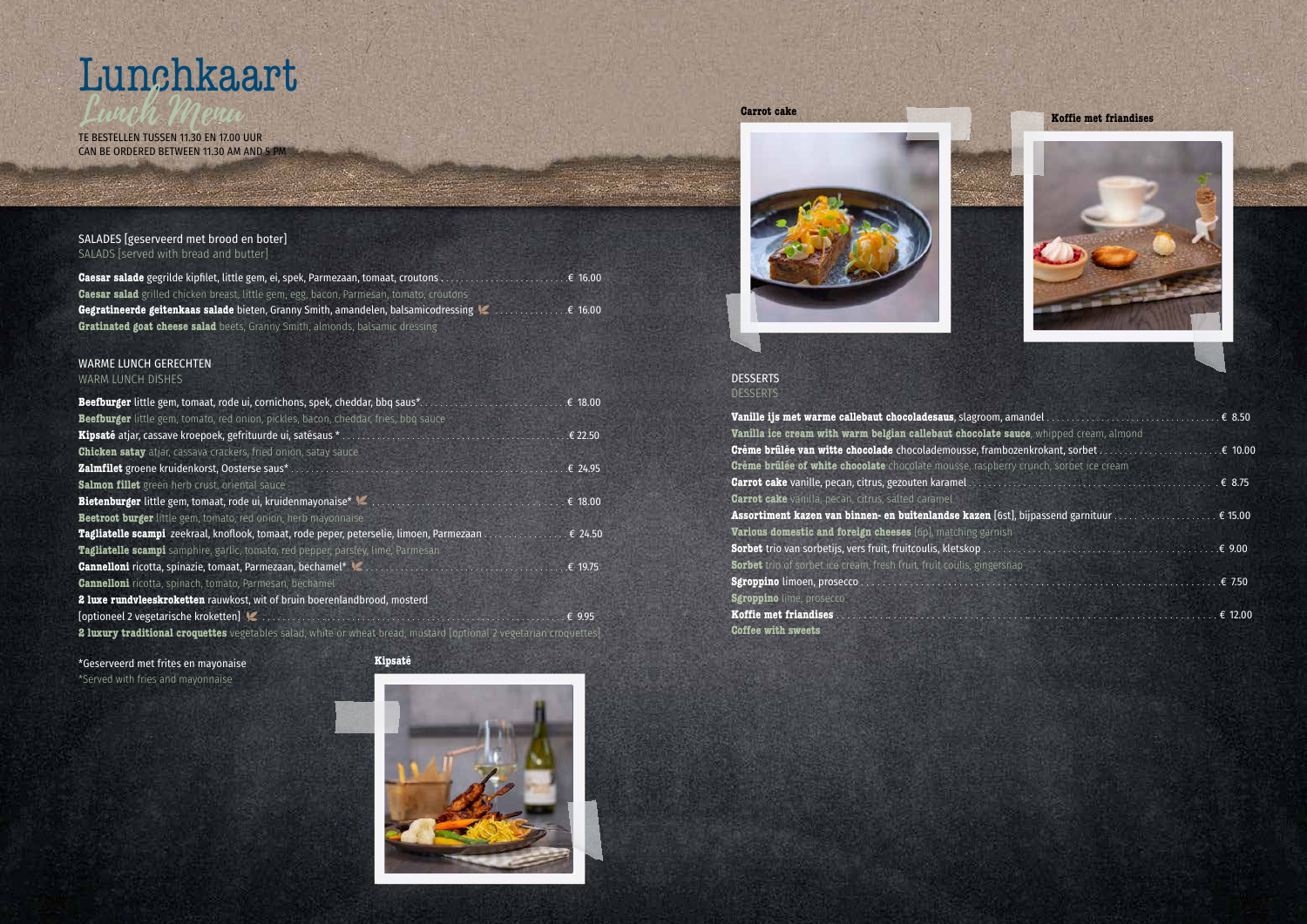#### LEKKER VOORAF NICE TO START WITH

**Broodplank** breekbrood, kruidenboter, aioli, truffelmayonaise . . . . . . . . . . . . . . . . . . . . . . . . . . . . . . . . . . . . . . . .€ 6.75 **Bread platter** break bread, herb butter, aioli, truffle mayonnaise

**Broodplank Craft** breekbrood, olijven, Serranoham, kruidenboter, aioli, truffelmayonaise . . . . . . . . . . . . . . . . . . . . . . . .€ 12.50 **Bread platter Craft** break bread, olives, Serrano ham, herb butter aioli, truffle mayonnaise



#### VOORGERECHTEN EN SOEPEN

APPETIZERS AND SOUPS

| Tomatensoep basilicum crème, croutons<br>Tomato soup basil cream, croutons                                                                                                                     | € 6.75          |
|------------------------------------------------------------------------------------------------------------------------------------------------------------------------------------------------|-----------------|
| Oosterse bouillon [dashi] kip dumpling, wortel, witte kool<br><b>Oriental broth [dashi]</b> chicken dumpling, carrot, white cabbage                                                            | € 8.45          |
| <b>Pompoensoep</b> kokos, citroengras, pompoenpit, bosui<br>Pumpkin soup coconut, lemongrass, pumpkin seed, spring onion                                                                       | $\epsilon$ 7.50 |
| <b>Carpaccio</b> basilicum crème, Parmezaan, pijnboompitten, rucola, zongedroogde tomaat, croutons<br><b>Carpaccio</b> basil cream, Parmesan, pine nuts, arugula, sun-dried tomatoes, croutons | € 12.50         |
| Vega-steak tartaar rijstwafel, zuur garnituur, eidooier, toast<br>Vegetarian steak tartare rice cake, sour garnish, egg yolk, toast                                                            | € 12.00         |
| Buikspek gamba tempura, cantaloupe, vadouvan mayonaise, gepofte rijst<br>Pork belly gamba tempura, cantaloupe, vadouvan mayonnaise, puffed rice                                                | € 13.50         |
| Forelmousse haringkuit, ingelegde groenten, avocado crème, citrus gel.<br><b>Trout mousse</b> herring roe, pickled vegetables, avocado cream, citrus gel                                       | € 14.50         |



CAN BE ORDERED BETWEEN 5 PM AND 10 PM

**Pompoensoep**

#### SHARING DINNER SHARING DINNER

**Vanaf 2 personen |** sharing dinner is 3 gangen samen genieten van een heerlijk tafeltje vol verschillende, kleine gerechtjes, met grote zorg en smaak gemaakt! [te bestellen van ma t/m do tot 21.00u] . . . . . . . . . . . . . € 39.50 pp **Minimum 2 persons** sharing dinner, a 3 course menu to share! Several small dishes presented in a way you can't resist! [can be ordered from monday to thursday, till 9 pm]

#### PASTA'S & SALADES PASTA'S & SALADS

| Gaesar salad grilled chicken breast, little gem, egg, bacon, Parmesan, tomato, croutons                                                                                                           |          |
|---------------------------------------------------------------------------------------------------------------------------------------------------------------------------------------------------|----------|
| Gegratineerde geitenkaas salade bieten, Granny Smith, amandelen, balsamicodressing* $\blacktriangleright$ € 16.00<br>Gratinated goat cheese salad beets, Granny Smith, almonds, balsamic dressing |          |
| <b>Tagliatelle scampi</b> zeekraal, knoflook, tomaat, rode peper, peterselie, limoen, Parmezaan* € 24.50<br>Tagliatelle scampi, samphire, garlic, tomato, red pepper, parsley, lime, Parmesan     |          |
| Cannelloni ricotta, spinazie, tomaat, Parmezaan, bechamel* Vannamilion and contain an annumilion and containin                                                                                    | .€ 19.75 |



**Cannelloni** ricotta, spinach, tomato, Parmesan, béchamel

\*Geserveerd met brood en boter \*Served with bread and butter



**Tagliatelle scampi Caesar salade**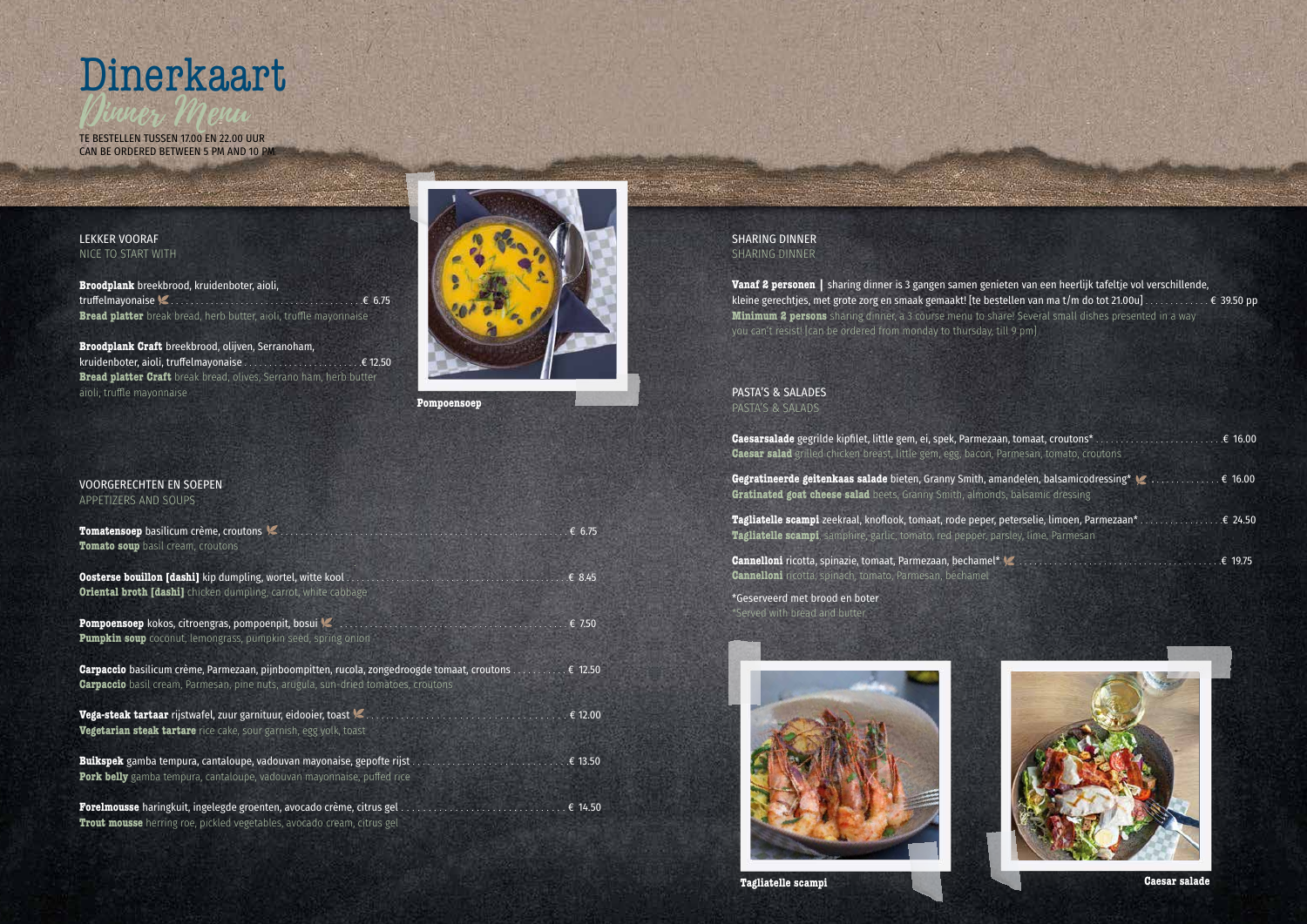#### KLASSIEKERS **CLASSICS**

| Beefburger little gem, tomato, red onion, pickles, bacon, cheddar, fries, bbq sauce                                                                               |         |
|-------------------------------------------------------------------------------------------------------------------------------------------------------------------|---------|
| <b>Chicken satay</b> atjar, cassava crackers, fried onion, satay sauce*                                                                                           |         |
| <b>Schnitzel</b> krielen, haricots verts, spek, paprika, ui, pepersaus<br><b>Schnitzel</b> baby potatoes, haricots verts, bacon, bell pepper, onion, pepper sauce | € 21.00 |
| <b>Bietenburger</b> little gem, tomaat, rode ui, frites, kruidenmayonaise<br>.<br>Beetroot burger little gem, tomato, red onion, fries, herb mayonnaise           | € 18.00 |
| *Geserveerd met groentegarnituur op bord, frites en mayonaise<br>*Served with vegetable garnish on the plate, fries and mayonnaise                                |         |
| <b>BIJGERECHTEN</b><br><b>SIDE DISHES</b>                                                                                                                         |         |
| Gebakken krielaardappeltjes<br><b>Fried baby potatoes</b>                                                                                                         |         |
| Gemengde salade.<br><b>Mixed house salad</b>                                                                                                                      |         |
| Gemengde groenten<br><b>Mixed vegetables</b>                                                                                                                      | € 5.00  |
| Kruidige rijst.<br><b>Rice with herbs</b>                                                                                                                         | € 5.00  |



CAN BE ORDERED BETWEEN 5 PM AND 10 PM

HOOFDGERECHTEN MAIN COURSES

**Heilbotfilet** Serranoham krokant, saffraan beurre blanc\*. . . . . . . . . . . . . . . . . . . . . . . . . . . . . . . . . . . . . . . . . . . . . . . € 25.50 **Halibut fillet** Serrano ham crunch, saffron beurre blanc **Zalmfilet** groene kruidenkorst, oosterse saus\* . . . . . . . . . . . . . . . . . . . . . . . . . . . . . . . . . . . . . . . . . . . . . . . . . . . . . . . .€ 24.95 **Salmon fillet** green herb crust, oriental sauce **Diamanthaas** gemarineerde krielspies, portjus\* . . . . . . . . . . . . . . . . . . . . . . . . . . . . . . . . . . . . . . . . . . . . . . . . . . . . . . .€ 27.50 **Petit tender** marinated baby potatoes, port jus **Langzaam gegaarde lamsprocereur** pompoen, gepofte knoflook-rozemarijnjus\* . . . . . . . . . . . . . . . . . . . . . . . . . € 26.50 **Slow cooked lamb** pumpkin, roasted garlic and rosemary gravy **Kerrie-kokos curry** roerbakgroenten, rijst, cashewnoten [+gemarineerde kipfilet + 3.00] . . . . . . . . . . . . . . . € 23.00

**Coconut curry** stir-fried vegetables, rice, cashew nuts [+marinated chicken breast + 3.00]

**Runder entrecôte** bearnaise saus\* . . . . . . . . . . . . . . . . . . . . . . . . . . . . . . . . . . . . . . . . . . . . . . . . . . . . . . . . . . . . . . . . . . € 31.95 **Beef entrecôte** bearnaise sauce

\*Geserveerd met groentegarnituur op bord, frites en mayonaise \*Served with vegetable garnish on the plate, fries and mayonnaise

#### **Heilbotfilet**